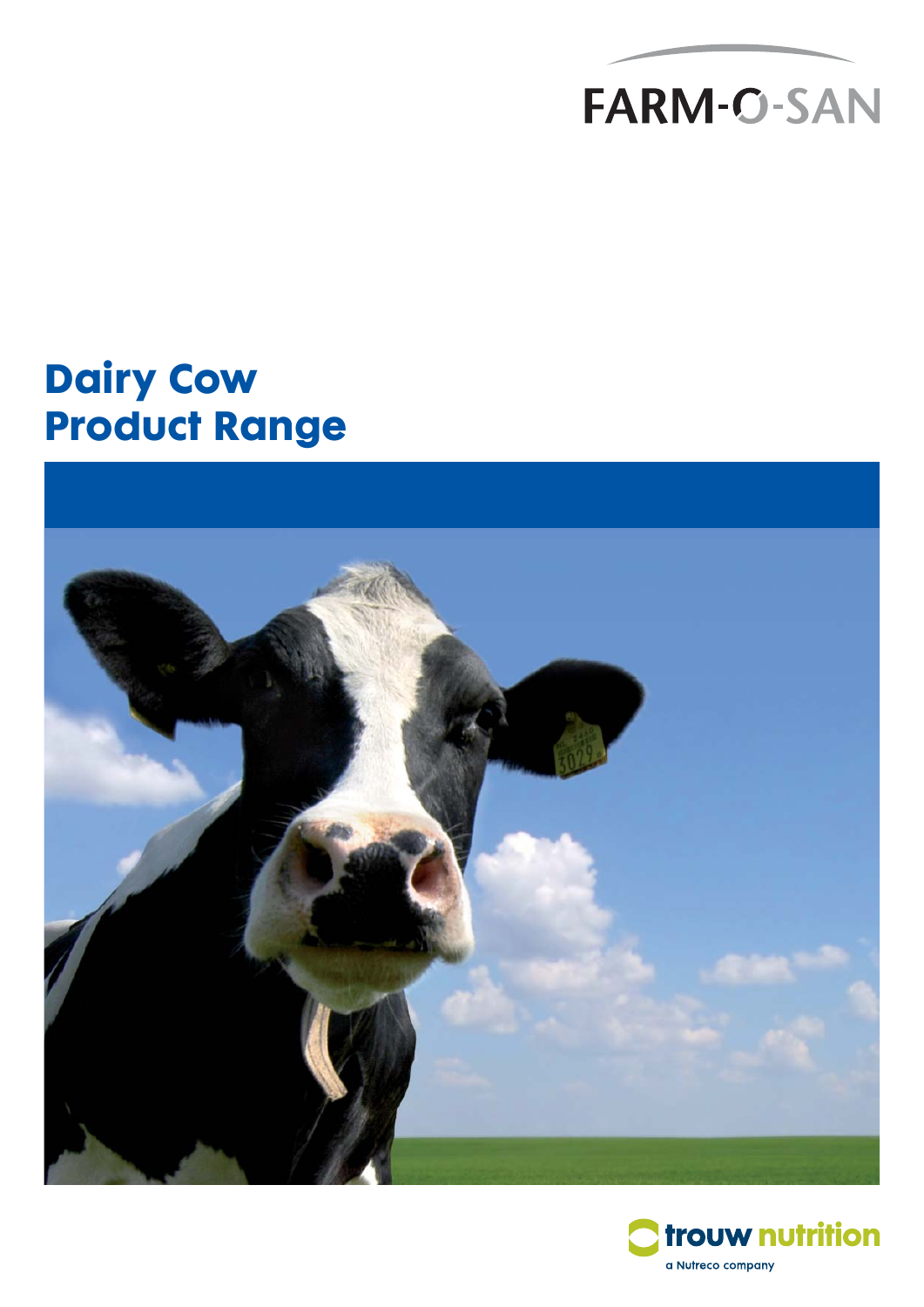# **Introduction**

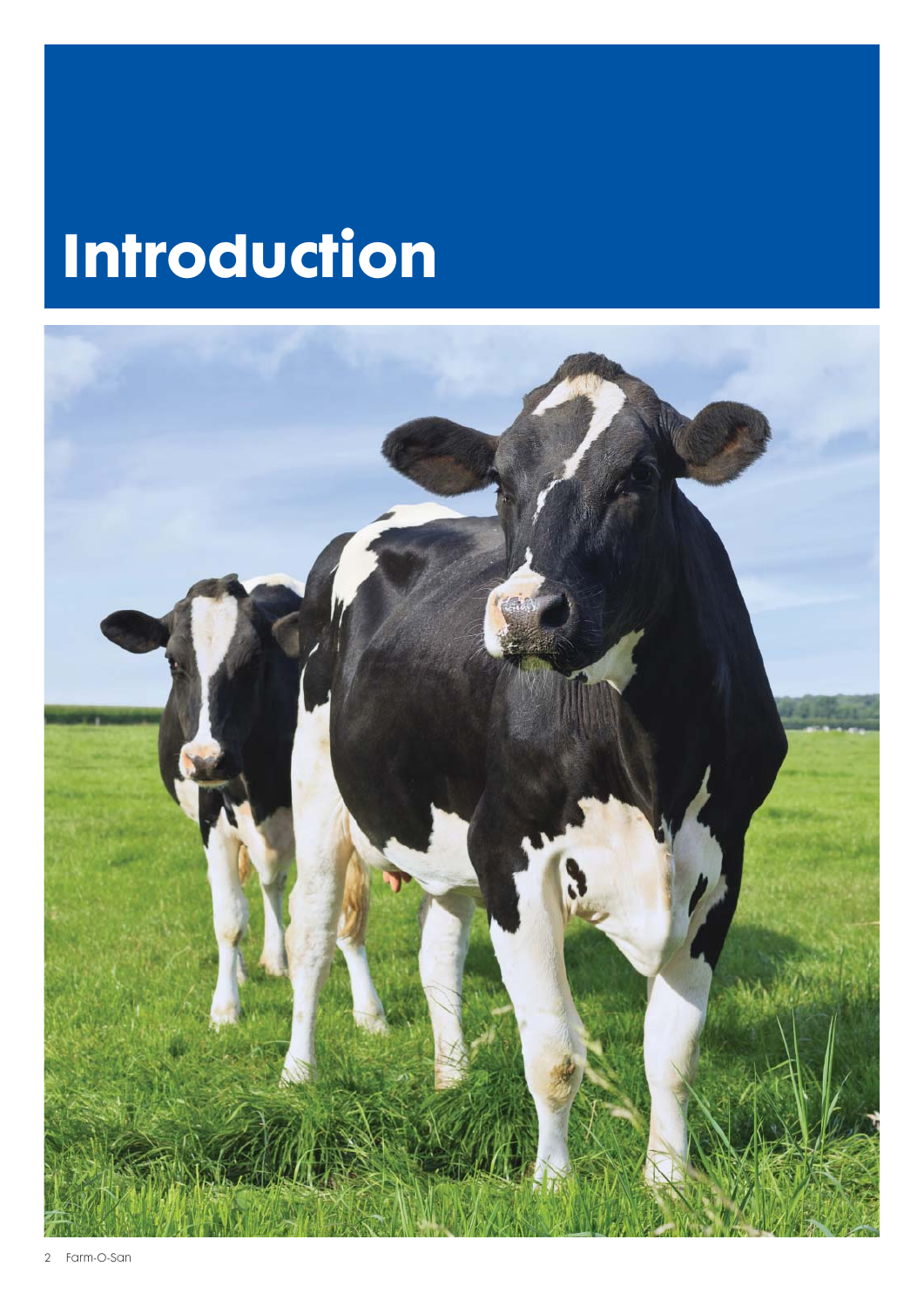**Trouw Nutrition GB offers a wide range of Animal Health Products from the Farm-O-San® group of products.**

**Farm-O-San offers practical and easy to use products for use over multi species. Within the Farm-O-San range for ruminants there are products for cows, calves and sheep as summarized below.**

|                  | <b>Pre-Calving</b> | <b>Calving</b> |  |
|------------------|--------------------|----------------|--|
| <b>Situation</b> | Glucose<br>boost   | Rehydration    |  |
| <b>Solution</b>  | Pro-Keto           | Reviva         |  |



# **Farm-O-San dairy cow products**

#### Pro-Keto

A dietetic feed for high performing dairy cows based on propylene glycol and glycerine to reduce the risk of ketosis.

#### Pro-Keto Dry

A dietetic complementary feed for high performing dairy cows for the reduction of the risk of ketosis. It has essential ingredients to contribute to a good start to lactation.

#### Reviva®

A complementary feed for freshly calved cows to replenish water and electrolyte loss and help recovery. It contains calcium and stimulates dry matter intake.

# **Other products available in the Farm-O-San range**

### **Calf**

#### **Pulmosure**

A complementary feed for calves and older cattle that helps breathing and clearing of airways. Also contains vitamin E and selenium.

#### Rediar

A dietetic feed for calves, developed to stabilize the water and electrolyte balance in case of digestive disorders such as diarrhoea.

#### **PowerFit**

A complementary feed for stabilizing water and electrolyte balance. Suitable for use in calves becoming dehydrated as a result of high temperatures and/or stressful situations.

### **Sheep**

#### Ewe Keto

A dietetic feed for in-lamb ewes, based on propylene glycol and glycerine. It supports the in-lamb ewe with glycogen energy to reduce the risk of pregnancy ketosis.

#### Pro-Keto Dry

A dietetic complementary feed for high performing ewes reducing the risk of ketosis. It contributes to a good start of lactation.

#### Reviva Ewe

An easily digestible, highly palatable energy drink for freshly lambed ewes, containing dextrose as one of the energy sources.

#### Kubilam

A colostrum replacer for newborn lambs and a safe alternative to natural colostrum. It contributes to the development and resistance of the lamb immediately after birth.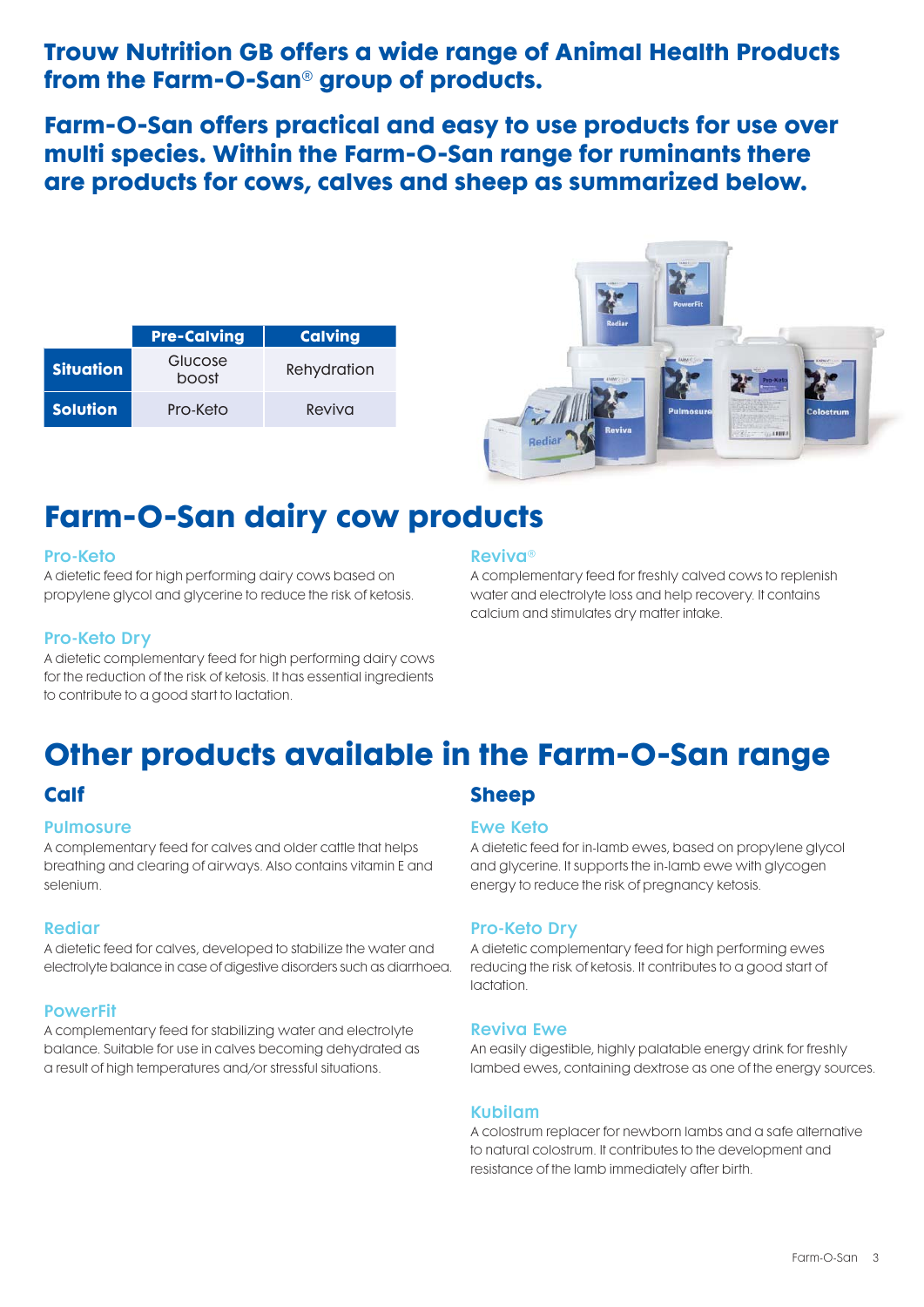# **Pro-Keto**



**Farm-O-San Pro-Keto is a dietetic feed for high performing dairy cows, based on propylene glycol and glycerine. Farm-O-San Pro-Keto supports the high yielding dairy cow with glycogen energy to reduce the risk of ketosis.**

In the two weeks pre-calving, dry matter intake and glucose supply declines and fat mobilization increases. Supplementing the dry cow with a source of glycogen energy can help to boost glucose supply and reduce the risk of ketosis.

Farm-O-San Pro-Keto includes essential ingredients for a good start to lactation. Propylene glycol and glycerine provide extra energy, niacin and vitamin B12 support energy utilization and choline supports proper functioning of the liver. In addition, Farm-O-San Pro-Keto contains vitamin E and zinc.

## **Administration and directions for use**

Read the instructions on the product label for directions on product usage. Use Farm-O-San Pro-Keto during the transition period and in the first 3-6 weeks of lactation. Administer 100-125 ml twice daily as a top dressing on feed, or by automatic liquid dispensing unit. Administer 250 ml Farm-O-San Pro-Keto twice daily where additional energy could support performance.

### **Product data**

| <b>Product name:</b> | Farm-O-San Pro-Keto                                                                |
|----------------------|------------------------------------------------------------------------------------|
| Type of feed:        | Dietetic complementary feed for dairy cows to reduce the risk of ketosis           |
| Packaging:           | Jerry can / drum / IBC                                                             |
| Net content:         | 5 litre / 25 litre / 200 litre drum / 1,000 litre IBC                              |
| <b>Shelf life:</b>   | 12 months                                                                          |
|                      | <b>Storage conditions:</b> Store in a cool, dark and dry place in sealed packaging |

| <b>Specification</b>                                                                 |              |                       |
|--------------------------------------------------------------------------------------|--------------|-----------------------|
| <b>Analytical constituents</b>                                                       |              |                       |
| Moisture                                                                             | 32.5%        |                       |
| Crude protein                                                                        | 0.6%         |                       |
| Crude fibre                                                                          | 0.0%         |                       |
| Crude oils and fats                                                                  | 15.7%        |                       |
| Crude ash                                                                            | 0.3%         |                       |
| Sodium                                                                               | 0.0%         |                       |
| <b>Additives per kg</b>                                                              |              |                       |
| Vitamins, pro-vitamins and chemically well-defined substances having similar effect: |              |                       |
| Vitamin E / All-rac-alpha-tocopheryl acetate                                         | 2,500 IU     |                       |
| Vitamin B12 / Cyanocobalamin                                                         | 100 µg       |                       |
| Nicotinic acid / Nicotinic acid (niacin)                                             | 7,425 mg     |                       |
| Choline / Choline chloride                                                           | 10,000 mg    |                       |
| Compounds of trace elements:                                                         | <b>Total</b> | As element            |
| Zinc sulphate monohydrate, Zinc-Zn                                                   | 2,860 mg     | $1,000 \,\mathrm{mg}$ |



**Composition**

Propylene glycol, Glycerine.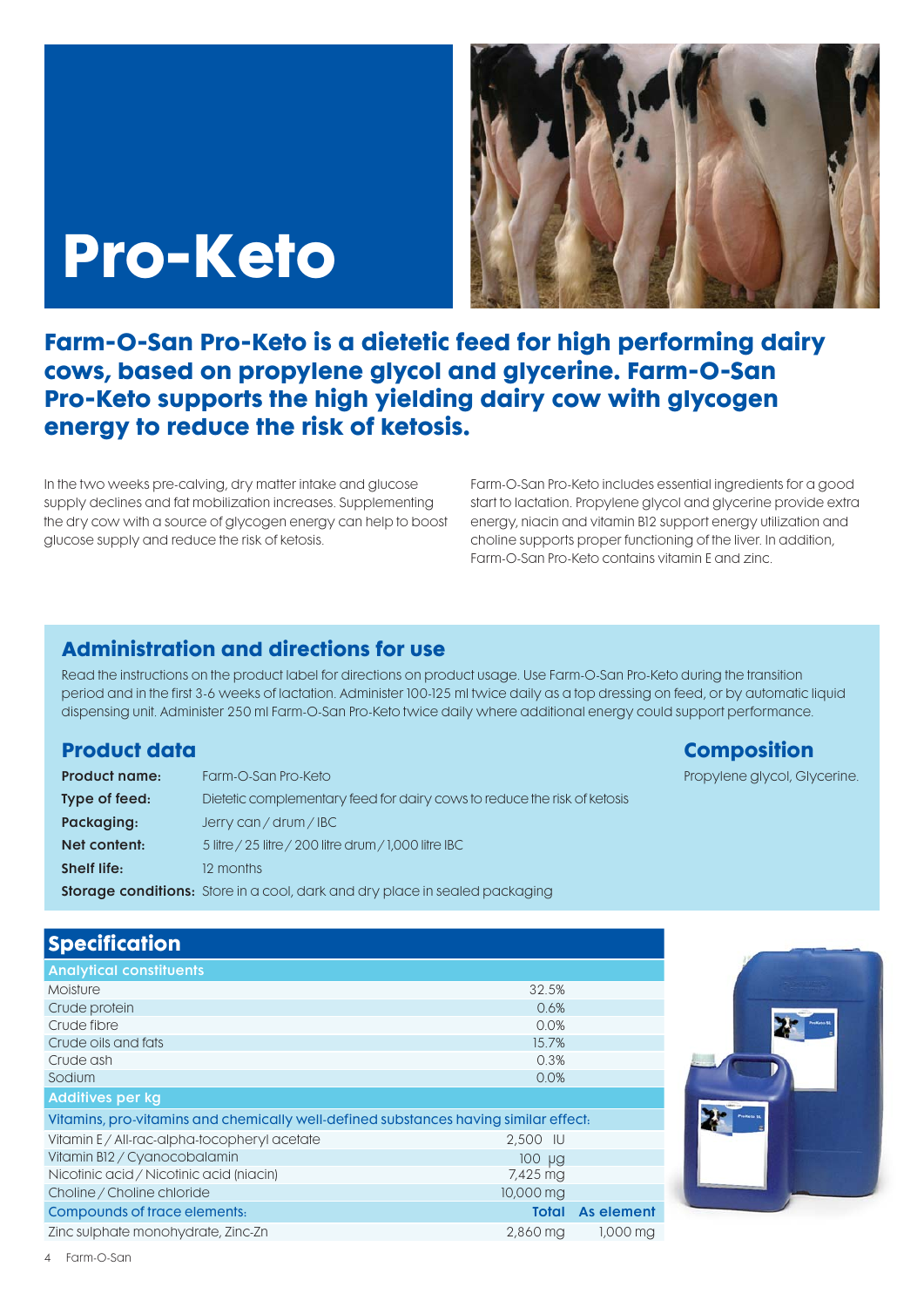# **Pro-Keto Dry**



**Farm-O-San Pro-Keto Dry is a dietetic complementary feed for high performing dairy cows for the reduction of the risk of ketosis. Farm-O-San Pro-Keto Dry contributes to a good start of lactation.**

As a consequence of the higher energy requirement, a limited intake of dry matter and roughage around parturition can make cows more susceptible to ketosis (acetonemia).

Farm-O-San Pro-Keto Dry includes all essential ingredients for a good start to lactation. Glycogenic energy is provided in the

form of flavoured chicory pulp with propylene glycol. Chicory contains inulin, a fructo-oligo saccharide consisting mainly of beta (2-1) fructosyl-fructose links. Inulin has long been associated with the maintenance and support of a healthy gut flora. Niacin and vitamin B12 are needed for energy utilization. Choline chloride contributes to a normal functioning of the liver.

## **Administration and directions for use**

Read the instructions on the product label for directions on product usage. Use Farm-O-San Pro-Keto Dry in high productive dairy cows around calving to reduce the risk of ketosis. Administer 600g of Farm-O-San Pro-Keto Dry per cow mixed into feed during the last 2 weeks before until 6 weeks after calving.

### **Product data**

| <b>Product name:</b> | Farm-O-San Pro-Keto Dry                                                            |
|----------------------|------------------------------------------------------------------------------------|
| Type of feed:        | Dietetic complementary feed for dairy cows to reduce the risk of ketosis           |
| Packaging:           | <b>Bag</b>                                                                         |
| Net content:         | 25 kg                                                                              |
| <b>Shelf life:</b>   | 12 months                                                                          |
|                      | <b>Storage conditions:</b> Store in a cool, dark and dry place in sealed packaging |

## **Composition**

Chicory pulp, Propylene glycol, Wheat bran.

| <b>Specification</b>                                                                 |           |
|--------------------------------------------------------------------------------------|-----------|
| <b>Analytical constituents</b>                                                       |           |
| Crude protein                                                                        | 5.0%      |
| Crude fibre                                                                          | 10.0%     |
| Crude oils and fats                                                                  | 1.0%      |
| Crude ash                                                                            | 4.5%      |
| Sodium                                                                               | 0.1%      |
| <b>Additives per kg</b>                                                              |           |
| Vitamins, pro-vitamins and chemically well-defined substances having similar effect. |           |
| Vitamin B12                                                                          | 1,200 µg  |
| <b>Niacin</b>                                                                        | 12,000 mg |
| Choline chloride                                                                     | 4,750 mg  |

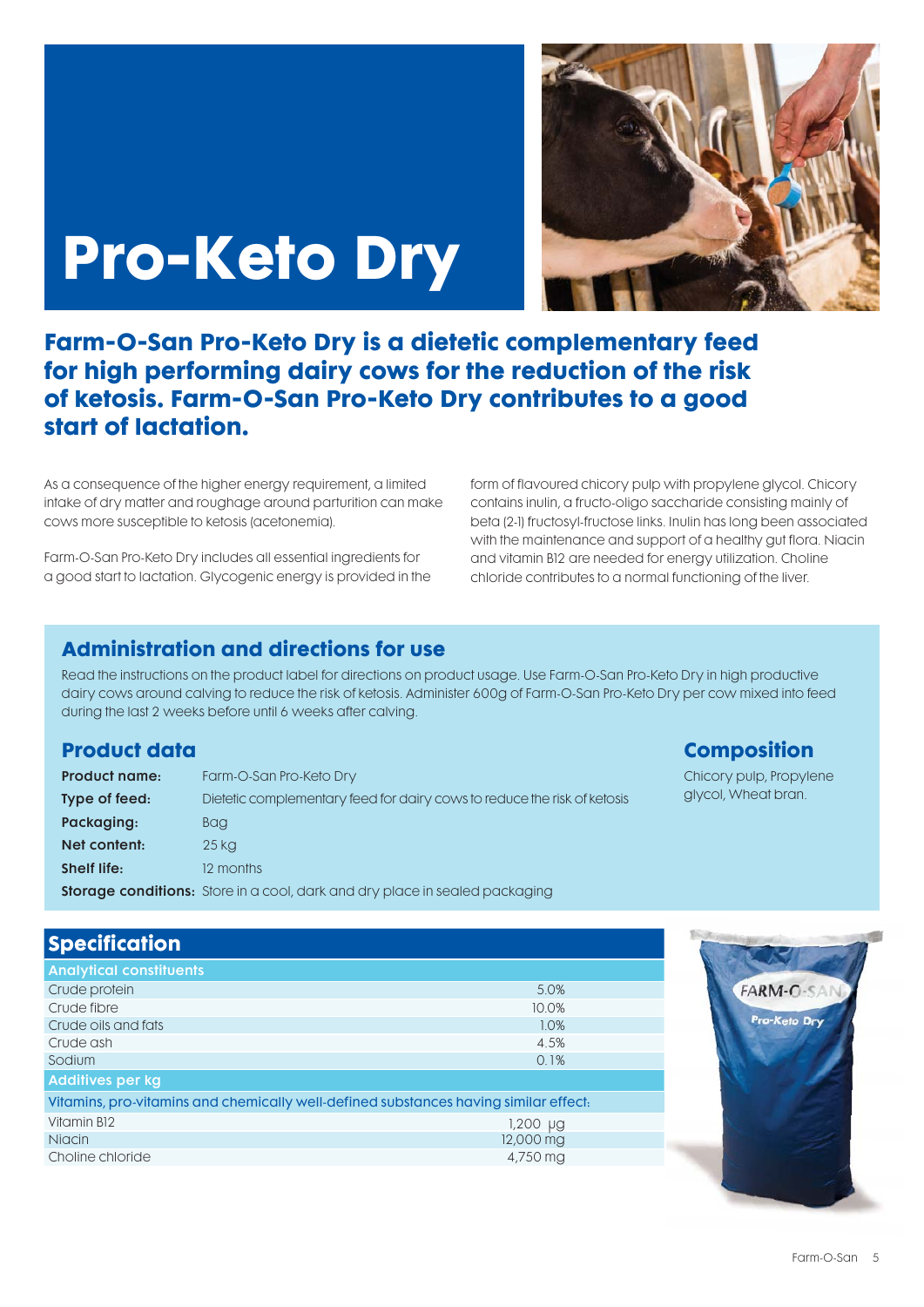# **Reviva**



**Directly before and during calving, cows do not eat and drink, but they do lose water and electrolytes, and their blood calcium level goes down. This may turn the animal listless, resulting in a reduction in dry matter intake.**

At the start of lactation most cows are in negative energy balance. They try to compensate for this by mobilizing their body fat. This results in a change in their metabolism, which may result in ketosis. It is therefore important for the animal to increase its dry matter intake as soon as possible.

Farm-O-San Reviva is an easily digestible, highly palatable energy drink for freshly calved cows, containing dextrose as one of the energy sources. It quickly rehydrates and replenishes mineral loss in the cow and helps to increase blood calcium levels. Farm-O-San Reviva also contains added vitamins.

Farm-O-San Reviva should be given immediately after calving. It helps the cow to rehydrate rapidly after calving. Farm-O-San Reviva increases the cow's activity and forage intake.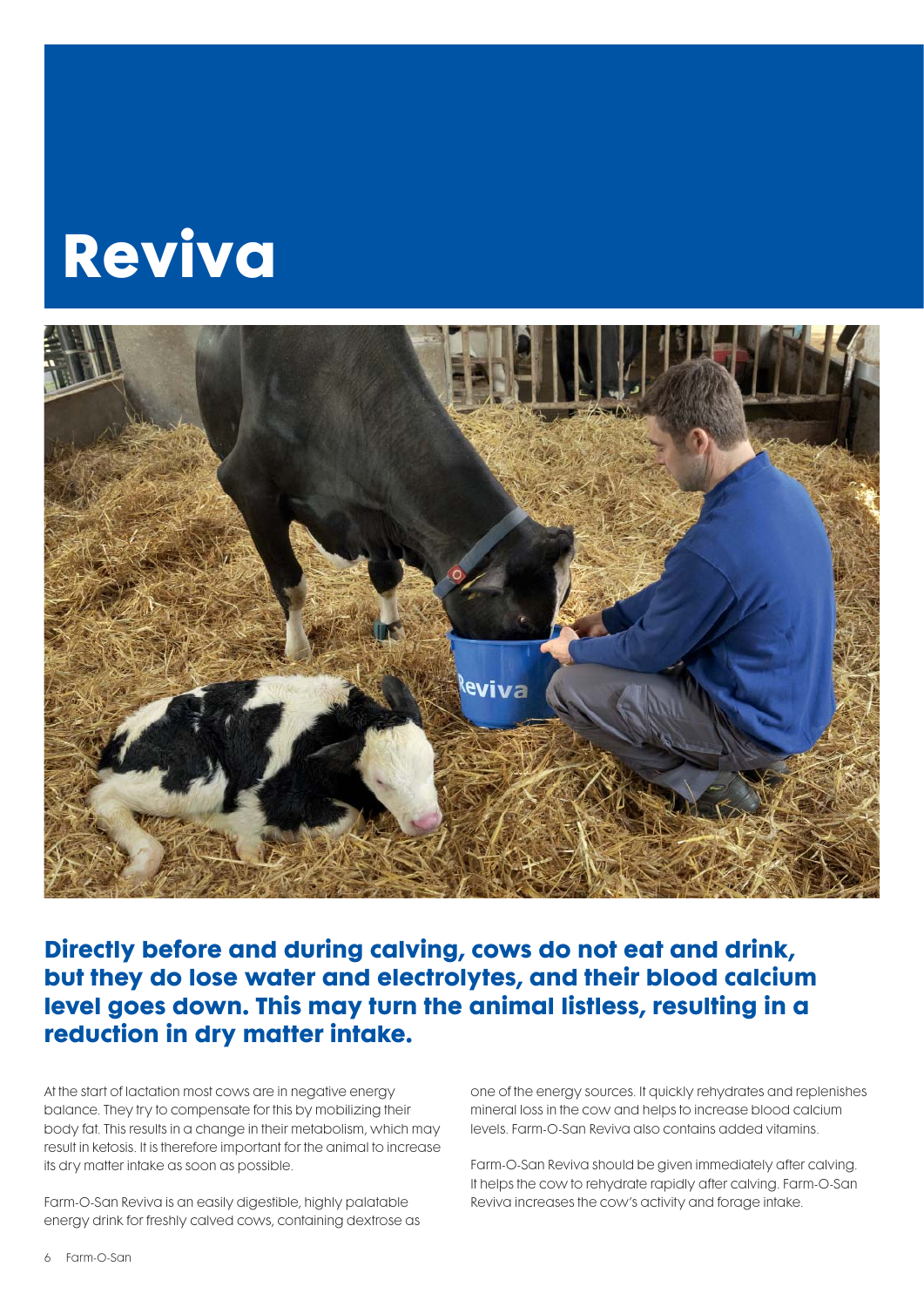

## **Administration and directions for use**

Read the instructions on the product label for directions on product usage. Mix at the rate of 50 g per litre of water. Mix 1 kg of Farm-O-San Reviva powder with 10 litres of hot water (40-45°C). The solution will turn orange. Once dissolved, add 10 litres of cold water to achieve a drinking temperature around 25-30°C.

Provide 20 litres of the lukewarm Farm-O-San Reviva solution to the cow once within 30 minutes after calving and before it is given

free access to water. A further drink of Reviva may be offered after 24 hours if the cow is still weak or appetite is poor.

Due to its higher content of vitamin D3 compared to complete feeds, Farm-O-San Reviva cannot be fed at more than 1.5 kg per cow per day.





### **Product data**

| <b>Product name:</b> | Farm-O-San Reviva                 |
|----------------------|-----------------------------------|
| Type of feed:        | Complementary feed for dairy cows |
| Packaging:           | <b>Bucket</b>                     |
| Net content:         | 10 kg and 20 kg buckets           |
| Shelf life:          | 12 months                         |
|                      |                                   |

# **Composition**

Dextrose, Whey powder, Calcium carbonate, Sodium chloride, Wheat, Sodium bicarbonate, Whey protein, Cocos oil, Palm oil, Monopotassium phosphate, Sunflower oil.

| <b>Storage conditions:</b> Store in a cool, dark and dry place in sealed packaging |  |  |
|------------------------------------------------------------------------------------|--|--|
|                                                                                    |  |  |

| <b>Specification</b>                                                                 |                 |                    |
|--------------------------------------------------------------------------------------|-----------------|--------------------|
| <b>Analytical constituents</b>                                                       |                 |                    |
| Crude protein                                                                        | 6.0%            |                    |
| Crude fibre                                                                          | 0.1%            |                    |
| Crude oils and fats                                                                  | 4.5%            |                    |
| Crude ash                                                                            | 28.0%           |                    |
| Calcium                                                                              | 4.4%            |                    |
| Sodium                                                                               | 4.7%            |                    |
| <b>Additives per kg</b>                                                              |                 |                    |
| Vitamins, pro-vitamins and chemically well-defined substances having similar effect. |                 |                    |
| Vitamin A                                                                            | 80,000 IU       |                    |
| Vitamin D / Vitamin D3                                                               | 18,000 IU       |                    |
| Vitamin E / All-rac-alpha-tocopheryl acetate                                         | 2,700 IU        |                    |
| <b>B</b> -Carotene                                                                   | $200$ mg        |                    |
| Compounds of trace elements:                                                         | <b>Total</b>    | <b>As element</b>  |
| Ferrous chelate of glycine, hydrate, Iron-Fe                                         | 920 mg          | $200$ mg           |
| Calcium iodate, anhydrous, lodine-I                                                  | $32 \text{ mg}$ | $20 \,\mathrm{mg}$ |
| Manganous sulphate, monohydrate, Manganese-Mn                                        | 420 mg          | 130 mg             |
| Manganese chelate of amino acids hydrate, Manganese-Mn                               | 400 mg          | 60 mg              |

Organic form of Selenium produced by Saccharomyces cerevisiae

Sodium selenite, Selenium-Se 3.3 mg 1.4 mg

CNCM I-3060 (Selenised yeast inactivated), Selenium-Se 260 mg 260 mg 0.6 mg